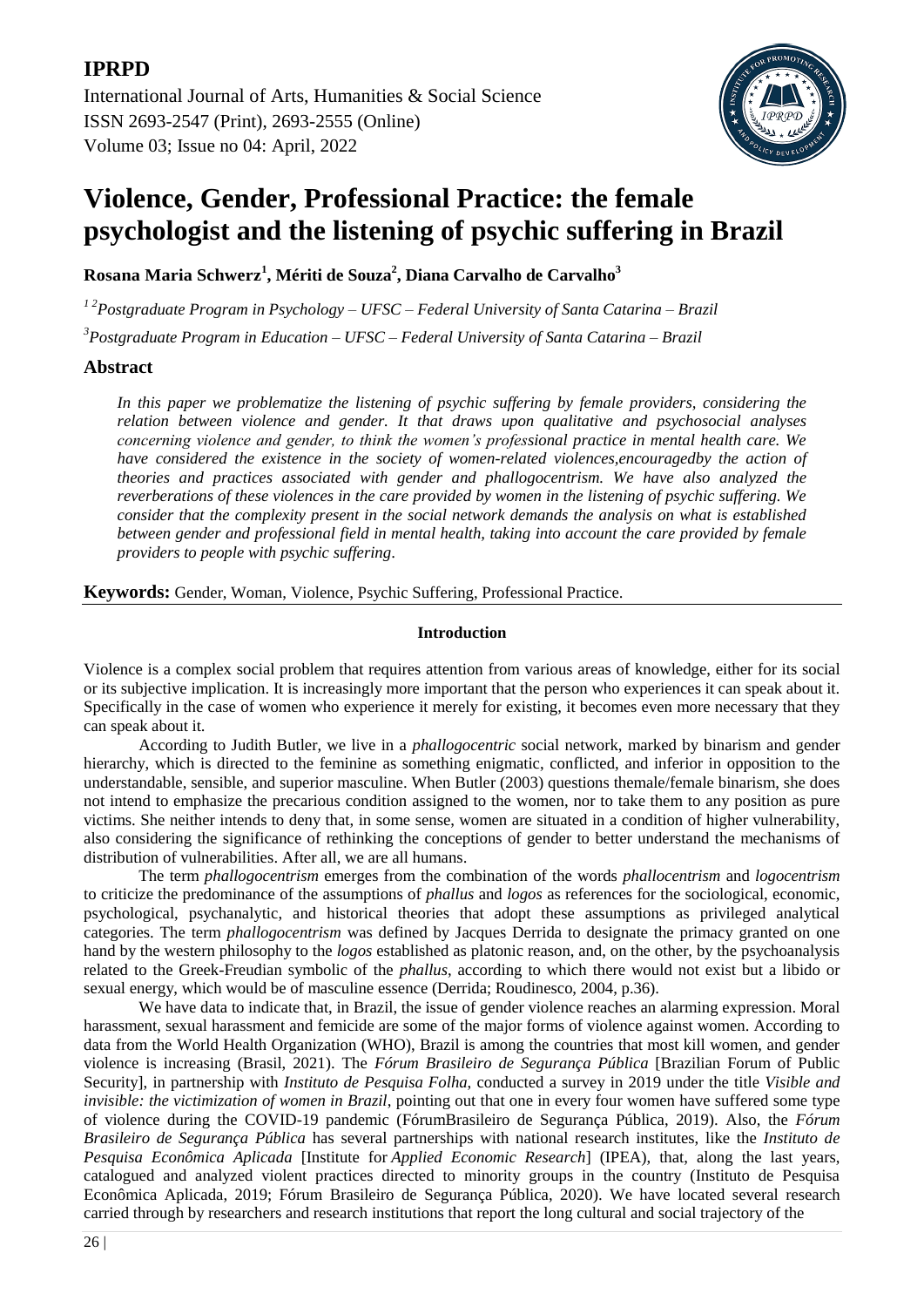practice of disqualification and harassment against women (Blay, 2014; Marques; Moraes; Hasselman; Deslandes; Reinchehein, 2020; Pimentel, Martins, 2020; Biroli, 2018; Pasinato, 2011).

In general, the private space, the household, is the place where women most suffer gender violence, being the affective partner the one who most practices it. However, it is possible to observe this situation also in the public space, mainly in the institutional sector and the workplaces. This context is related with the traditions network that produces of violence, supported by binarism and gender hierarchy associated with the *phallogocentrism* that slide into the subjective constitutions and the practices of psychological care (Souza, 2014; Belo, 2021).

It can be found in the educational field examples of how the social fabric is being constituted to historically confirmthe woman's subalternity position in the Brazilian society. Gonzalez (2020) claims that the teaching profession, since its beginning, was considered a feminine profession, that is, in which the professional practice was understood as an extension of the family universe, of the maternal function. While teaching was becoming a feminine profession in the country, moral issues guided the teacher training, advocating for women to be tutored, as Sganderla (2015) demonstrates when addressing the regulations of the early initiatives of teacher training in the state of Santa Catarina: "As it can be observed in the 1883 regulation, moral and health questions could hinder the access to the Normal School. They also regulated the presence of women, who could be accompanied by men during their period of study" (Sganderla, 2015, p. 72). Just over a century following the beginning of teaching profession, the feminization of teaching is confirmed in the educational reality, with the profession's increasing wage and social devaluation.

It can be understood that currently, even with several advances in the studies on violences and gender, and new terrains conquered in the feminist field, this scene is kept, including in contexts of violences exerted against the female psychologist who works in the mental health field. Thus, our interest in this paper is aimed to the analysis of the violence experienced by female psychologists in their clinical practice of listening of psychic suffering. For such, we have produced a theoretical essay that draws upon qualitative and psychosocial analyses on the issue of violence and gender, also presenting excerpts from appointments carried through by women in Brazil in which this issue is highlighted from care provided to men.

We believe that theoretical contributions that help in the criticism to the disqualification of the feminine in face of the qualification of the masculine might both expand the instruments and strategies necessary for the listening of people in mental health work and stimulate the work of female psychologists.

#### **Readings on violences and subjectivities**

The philosophers Hannah Arendt (1985) and Marilena Chaui(2011) and the psychoanalyst Jurandir Freire Costa (1984) introduce to us complex reflections concerning to the field of violences, which will be important references in this work. We understand that, for Arendt and Chaui, violence perhaps occupies a more directed field, with a straighter and "tangible" definition; thus, it is important to leave from them to understand the different forms of perception of violences.

The German philosopher Hannah Arendt dedicated a great part of her writings and studies to problems of political nature. The author addresses violence and power, opposing these two fields; however, she understands that they walk together and thinks violence as a cultural and instrumental phenomenon. "(...) violence – differently of power, force or vigor– always needs implements (...)". (Arendt, 1985, p.18). Also, according to Arendt, "the extreme form of power is All against One; the extreme form of violence is One against All. And the latter is never possible without instruments" (Arendt, 1985, p.58). The author does not conceive violence as more than a means, whose employment is possible and, sometimes, can be necessary. Violence is, by nature, instrumental. Just like all the means, it always depends on the orientation and justification by the end itaims for.

Thus, the reflections on the "place of power and violence" in the State and in politics provide major parallels that allow entering the field of the professional practice and thinking on the "place of power and violence" set in the position of the male/female provider who listens to the psychic suffering. Also, the "place of power and violence" set on the masculine in our social historical context, and in the social network on the masculine, authorizes it to exceed in distinct spaces in the relation with a feminine, either in the social, political, religious, academic, and professional scopes, amongst others.

In turn, Marilena Chaui, a Brazilian philosopher, brings reflections on violence and ethics, considering important points for a more expanded conception of these as a very significant reference, both for being Brazilian and for thinking about the forms of violence present in our scene. For her, the

"word violence comes from the Latin *vis*, force, and means: 1) everything what acts using force to go against the nature of any being (it is to denature); 2) all act of force against spontaneity, will, and freedom of somebody (it is to coerce, to constraint, to torture, to brutalize); 3) all act of violation of the nature of somebody or something positively valued by a society (it is to violate); 4) all act of transgression against those things and actions that somebody or a society defines as fair and as a right; 5) consequently, violence is an act of brutality, villainy, and physical and/or psychic abuse against somebody, and characterizes intersubjective and social relations defined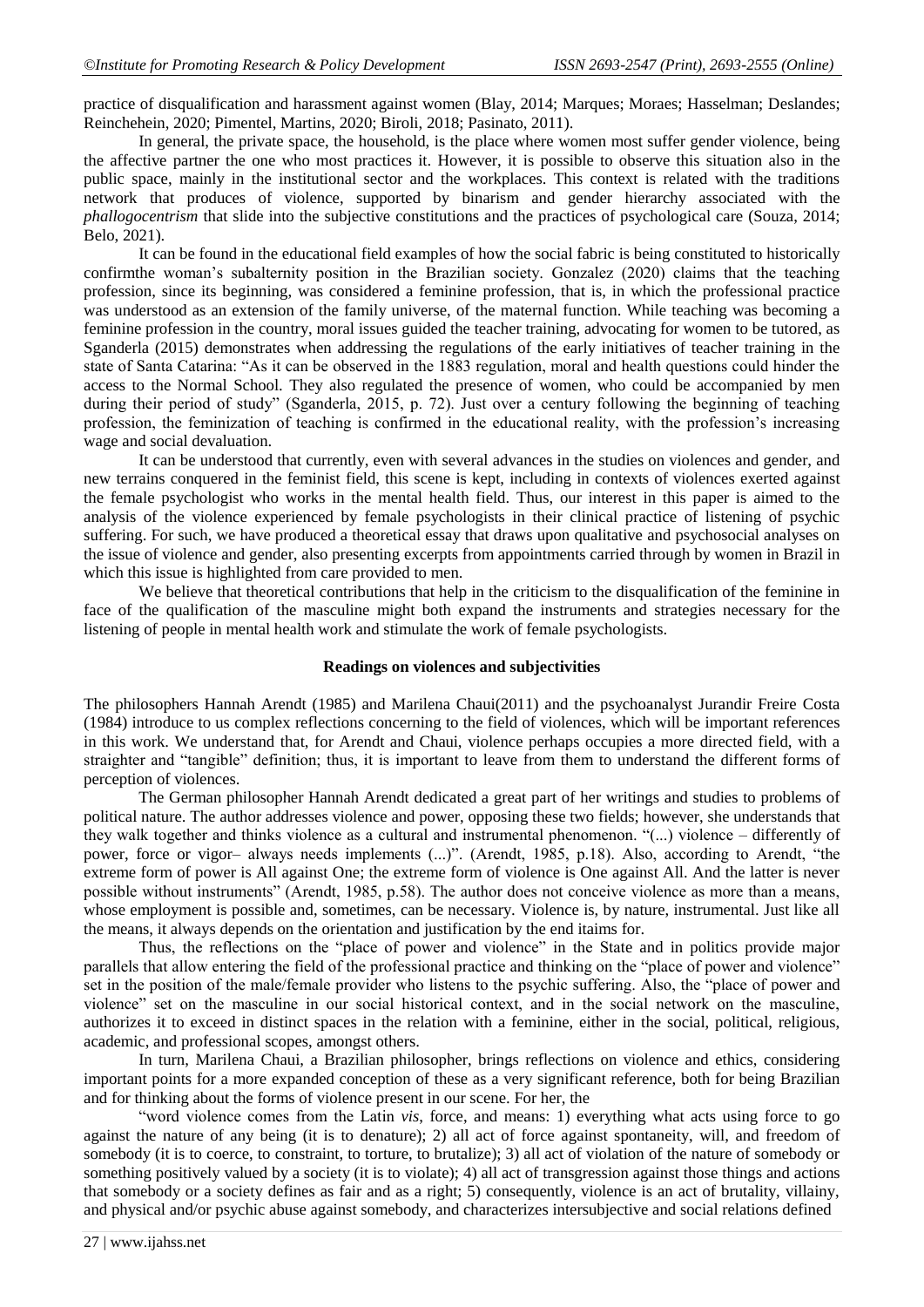by oppression, intimidation, fear and terror." (Chaui, 2011, p.379).

In short, "violence is not perceived exactly where it is originated, where itis defined as violence per se, that is, as every practice and every idea that reduces a subject to the condition of a thing, that violates internally and externally the being of somebody, that perpetuates social relations of deep economic, social, and cultural inequality. More than that, the society does not perceive that the very explanations provided are violent, because it is blind to the effective place of violence production (...)". (Chaui, 2011, p. 383).

According to the psychoanalyst Freire Costa (1984), in an initial stage violence intertwines with coercion and intimidation by means of physical or moral force, thus existingan imbalance in the relation of power between the parts involved in the conflict. In a second stage, it would be associated with the first one, the idea of a decided breaching of norms/agreements. This way, violence would be found in a use of arbitrary and unjustified force between the strongest and the weakest, disrespecting and even breaching the social contract. Violence undoes social agreements and leaves an enigmatic excess on the subject, hindering elaborations. "Violence is, first and foremost, abuse of force, abuse of power" (Freire Costa, 1984, p.95). For the author, "The violented subject is the subject who knows or will come to know, feels or will come to feel, that he was submitted to coercion and displeasure that are absolutely unnecessary for his growth, development and maintenance of his well-being as a psychic being". (Costa, 1984, p.96).

Considering the presented above, we understand that the sociocultural context in which we are inserted, marked by gender and *phallogocentrism,* establishes hierarchic and binary relations that qualify and establish the power to the masculine and disqualify and remove the power from the woman. This social and cultural context almost naturalizes gender-associated violences, as it stimulates and justifies violence against women, as we would have the male exerting a practice legitimated by his supposed superiority in relation to the female. Thus, we find high rates of violence against women in the almost "daily" reality, both in public and private spaces, and ultimately femicides.

As previously mentioned, what specifically interests in this article is to analyze the discourses loaded withgender-associated violence and *phallogocentrism* aimed to female psychologists who work in the listening to psychic suffering. For such, we bring fragments of discourses that present naturalized forms of feminine-related violences and that happened in professional appointments of female psychologists working in the mental health field in the state of Santa Catarina, Brazil. These discourses were collected through supervisions, study groups, classes, and appointments carried through with female providers. The naturalization of gender violence present in the culture spreads and intertwines through relations and spaces, including the practice of professional care. The question brought by the female providers is how to manage these discourses, recognizing their burden of gender violence and questioning how to manage with this aspect in the professional scope.

## **The care practice of female providers in the listening of psychic suffering**

C. sent a WhatsApp message to his female psychologist, a long audio explaining the current status of his relationship and that he searched for care for his wife. However, first he wanted to come to an appointment "to tell the actual situation" of his female partner. Male, 37 years old, brown, lower middle class, sales professional, and in a relationship full of comings and goings. His discourse, while he was standing and aggressively walking through the room, was only about his partner; he introduced an unstable, rebellious, and very jealous woman. He said he was having difficulties to control her and needed help for that. In his explicit words, "I don't want to change anything in me. I only that you help me to contain and calm her, but you are a woman too, thus I don't know if this will work". "You, women, only exist to drive men crazy; all of you deserve a lesson". In principle, this case is an "ordinary" account of a husband who, by means of control and containment, tries to keep his relationship moving forward. The aggressive position of the speech, the look, and the reactions led the psychologist who made the initial session to feel vulnerable inside the closed room.

R., male, white, around 27 years old, student, has a seductive, involving and always very considerate posture. The therapeutic process is fluid, with reflections, insights, being the patient open and willing to work. After months of work, he began to send some messages out of the clinical session, with prompt questions, pertinent to his process. R. began to ask more personal questions in the middle of the session and to demonstrate concerns with the security of the provider. His appointment was the last of the evening, at 9 PM. He began to show interest in "closing" the room with the provider. All of this was being worked within the therapeutical relation, however the patient quickly passed from the hint to the action, waiting for the psychologist in the end of the day in the stairs of the building and, increasingly daring, began to search for physical closeness. The management of the therapeutical relation and the "no", which is the social limit, were being surpassed by the patient, who, besides the seductive movement, began to search for the act.

Y., male, white, around 40 years old, living in a small city in the interior of the state of Santa Catarina, Brazil, higher education and having a great range of readings in the field of human sciences. His initial questionings concerned the age of the psychologist, the institution where she graduated from, and the references used. He said that he had searched on the provideron the Internet, as he had received several recommendations, but

28 | Violence, Gender, Professional Practice: the female psychologist and psychic suffering- Mériti de Souza et al.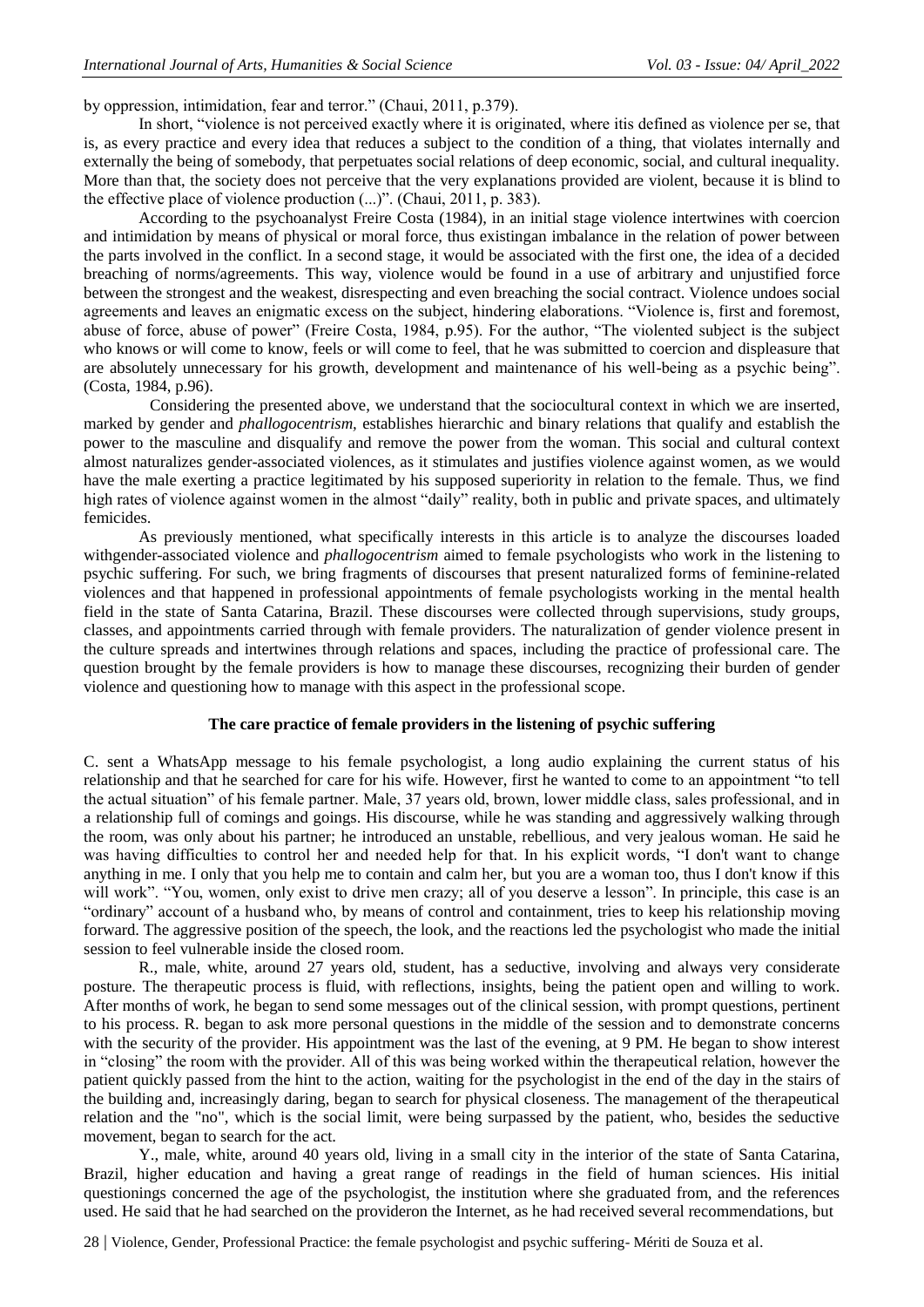he wanted to know if it would be possible to be treated by a woman, as no one had been successful until then. He had demands in the fields of anxiety, panic, and difficulty in recognizing what it is real or a "spiritual" phenomenon", according to his words.

In the first appointment, he showed a firm, challenging posture; initially, he introduced himself as a parapsychologist and asked several questions on psychology and the work with listening. His discourse brought an assumption that the provider would not be able to listen to him. Sometimes challenging, sometimes seductive, his posture shifted between dominating the session and involving with his fanciful stories. Along the sessions, several indications of trying "to shift" the place of the provider were shown. They were classic examples, like trying to sit in the psychologist's chair, trying to control the session length, asking several personal questions, and demonstrating deep interest for the provider's age and her professional reputation. After about four appointments, he began to question again the youth of the provider. His discourse became straighter in face of the assumption of inability; it became evident that the variable camouflaged in his questionings also passed by the gender of the female provider. In his traditional beliefs, a woman cannot be in "power position", she would not be able to help him and, at some moment, would develop some interest for his paranormal skills. In this case, experience and studies were essential to keep the professionalism in the treatment and to raise the hypothesis that the patient precisely challenged the position of the psychologist, a specific position in relation to the female figure and that overflowed in the care in which this patient did not search for help, but rather the conquest of a place and "domination" of a female/provider.

Quite shortly, these examples on experiences of providers in which the fields of psychology/professional practice/violence cross, make it explicit the relation that the masculine establishes with the female provider and point out how social markers involving gender, *phallogocentrism*, and violence enter the clinical space. When the patient comes for the psychological treatment, he is crossed by social markers present in his subjectivation process; the social that enters the appointment and the established relation finds a body, a female body that needs to deal with these contents.

Thus, we question whether the discourses on the masculine and the feminine present in the culture and the social network "authorize" those that recognize themselves as masculine to extrapolate the professional and ethical spaces with these female providers. It is important to remember here that, when we point out to this masculine, it does not mean that it cannot be a female patient, with her burden her process of subjectivation by these information concerning feminine/masculine and of possibilities for each one. However, we reiterate that what interests in this article is the issue of the discourses on the feminine and on the masculine, which carry the idea that the masculine must be the incisive, direct and, even more, aggressive in the exercise and in the exhibition of his masculinity, as well as the feminine must be passive, indirect, and receptive when receiving and containing the male aggressiveness.

Some questions emerge from these perceptions: Is it part of the subjective process of men taken care of in the therapeutical relation, as well as of men in general, to build a relation of distrust, violence, and disqualification of the woman? What are the limits? Also, we ask how much the female provider, or any woman, needs "to bear" in the therapeutical relation to "not lose" the professional work? The question on the distrust, aggressiveness and even violence of the men treated concerns the issue of the power relation and even of violence that crosses the Brazilian society, as well as the subjective constitution of people.

Writing on the issues above already discloses a great challenge of "being a female psychologist" within the social context where we are inserted, as the questionings of "Was there any violence?" and "Did I have an appropriate professional management of the situation", among many others "Did it?", which come with the sensation of overstatement and are also important material in the construction of this article. After all, we are taught on the overstatement, on the "moaning" of the woman when some form of violence is pointed out; we are always conditioned to question ourselves whether it really happened, or "was it that much?", and, in the clinical psychology practice, these doubts also are presented, and they add to each other.

It is worth remembering that we have an increasingly productive field of studies on masculinities, being that this field of studies demonstrates the demands and the difficulties on the subjectivity of those people who recognize themselves as males (Connell, Messerschmidt, 2013; Fialho, 2006; Grossi, 2004; Castro, 2018). That is, as previously claimed, we are aware of the requirements and pressures that also are placed on those who recognize themselves as men. In this view, we simply do not want to invert the polarity of the binarism idealizing women and blaming men. However, it is necessary to evidence that, in terms of power relations and hegemonic discourses and practices, gender violence from the masculine on the feminine still predominates.

Thus, we resume our analysis on the relation constructed between patients and female psychologists, asking again what can be understood as violence in the professional practice. The examples above, in principle, seem involved in several interpretations, and this crosses the hegemonic readings on the psychological treatment. However, here we problematize the elements crossed by culture marked by *phallogocentrism* and gender hierarchy and violence. Thus, we understand that in cases of clinical care as those abovementioned, as well as others, if the provider psychologist evaluates that the patient is surpassing the limits of care in terms of gender-directed violence, it is feasible to end the process and refer the patient to another provider. In other words, when the excess of the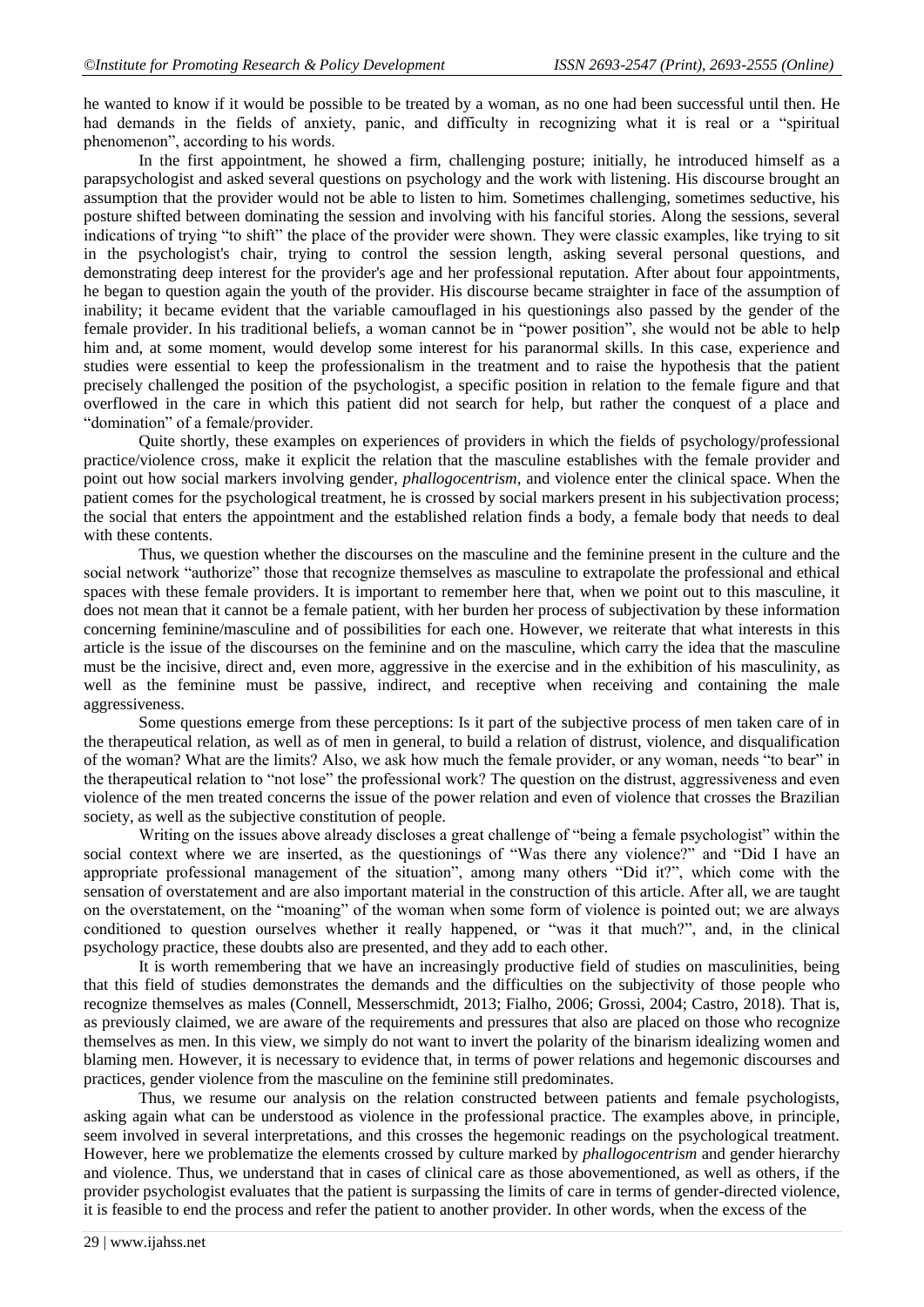patient is presented by means of looks, sentences and hints concerning a supposed disqualification of the psychologist for being a woman, as well as when it appears in an intense and constant way in several sessions, the provider may understand this issue as concerning to gender violence in the professional field and can refer the patient to a colleague.

According to Butler (2015), when saying "I", when articulating a discourse, the subject has already been interpellated by others. For the author, there is a crossing of the other, that is, of the field of culture, that brings in the subjective construction contents and discourses regarding gender issues, *phallogocentrism,* and that can bring violence in relation to the feminine. Thus, the patient can carry in his subjective constitution contents that disqualify the feminine and can bring these discourses and actions to the interior of the therapeutical treatment that exceed and invade the subjectivity and the body of the provider. We understand that this relation with social and cultural structures thatcross the subjectivity of people perhaps authorizes these male patients to exceed the therapeutical relation. And this context exposes the provider to a vulnerability situation that can culminate in violence forms; this needs and deserves to be analyzed in depth.

#### **Conclusions**

In this article, we have tried to present and make explicit some of the crossings, gathering the accounts obtained in practices of therapeutical care carried through by women, as we understand that they will work as a bridge to understand the links between the social in what it represents on the feminine and the violence. After all, what interests us in this paper is to present some aspects to be considered in the manifestation of violences that can emerge in relation to the female provider.

Nowadays, it is not possible nor desirable to conceive a space that is not social or not crossed by it, bringing markers referring to conceptions that cross the societies (Gomes, Correa, Guerra, Correa, Nascimento, Favaretto, 2019). Our itineraries are not neutral, we are affected bodies, subjectivities crossed. It is in this clinical/social encounter that the practice of therapeutical careunsettles, considering that psychology in the mental health field still is quite to the edge of the research that involves the universal of the culture and the uniqueness of the collective subject, as well as the fact of the position of the female psychologist being neglected as a female body. We understand that these questions stimulate the research and the writing.

It is important to highlight the notorious sentence used by the philosopher and writer Simone de Beauvoir (1980, p. 9): "One is not born, but rather becomes, a woman". By saying that, Beauvoir revolutionized the understanding what it is to be a woman and how much this is a construction/encounter//authorization path. Thus, we make here a reflection close to the psychology profession: one is not born, but rather becomes, a female psychologist. In this process of us becoming something, much of what was constructed as existence possibility, or even condition of existence, as well as in our processes of subjectivation, come together and condition behaviors, feelings, and choices, either being a woman, a psychologist, and, essentially, woman and psychologist.

We understand that many expressions of violences remain camouflaged/disguised or even denied, particularly those that are manifest in contexts of professional activities that involve the sector of care in the mental health field, in this case, the field of psychological care provided by women. Thus, we point that violences in relation to the feminine gender are practiced/lived, within the practice of care in the mental health field and even more specifically, regarding the female providers of the field.

We consider how important it is that providers from various fields of intervention in health bring to the light excerpts on their experiences and relations with the social, economic, political and cultural environment. This makes it possible not only to evidence distinct realities and possible practices, but also to contribute for the construction of "new" or perhaps "updated" knowledges/doing in the field of psychological treatment.